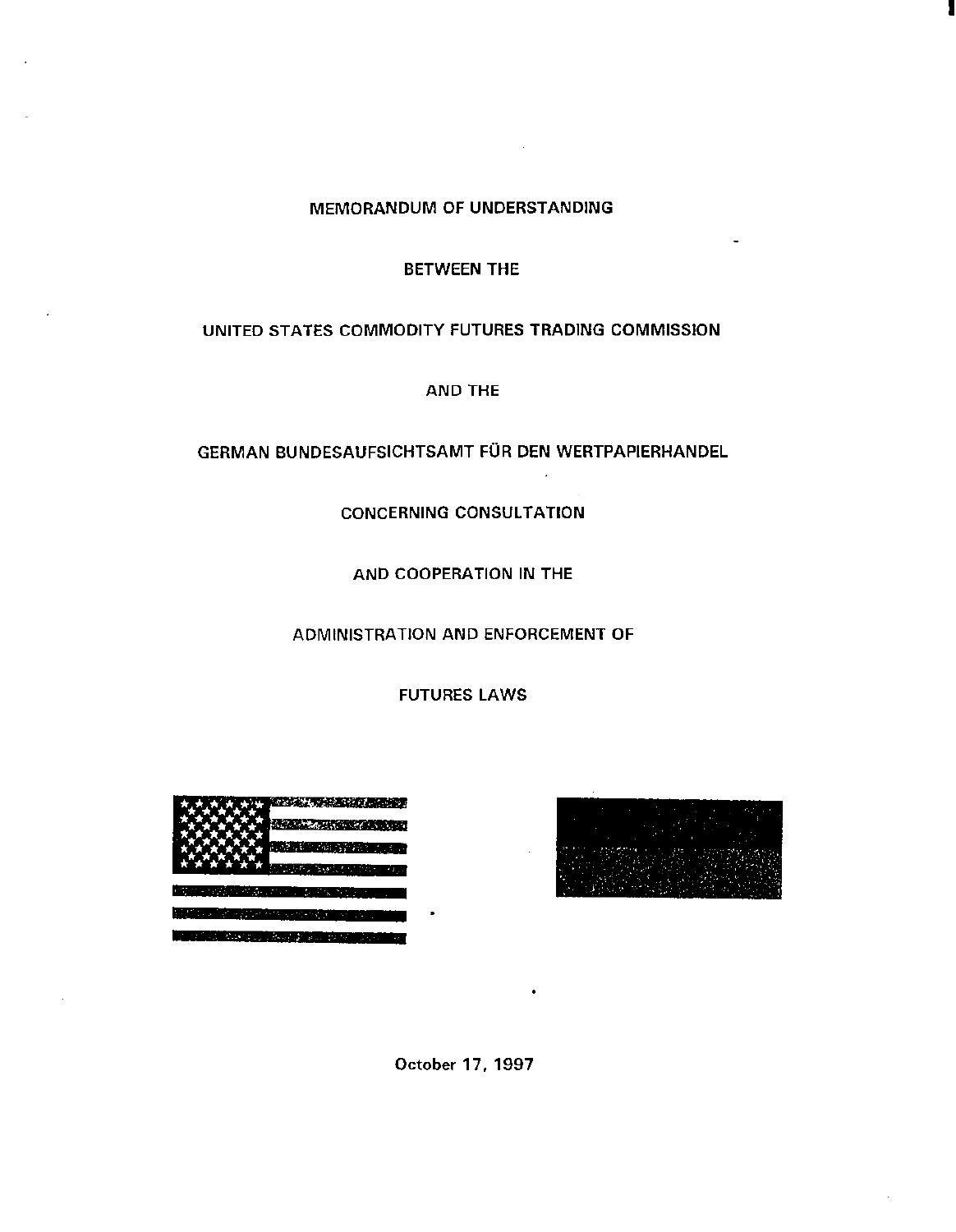*The United States Commodity Futures Trading Commission and the German Bundesaufsichtsamt fiir den Wertpapierhandelf recognizing increased international activity in futures and options transactions and acknowledging the need for mutual cooperation to*  facilitate the administration and enforcement of the futures and options laws applicable in their respective jurisdictions, have reached the following understanding. This understanding does *not create legally binding obligations or supersede domestic laws.* 

## ARTIClE 1: DEFINITIONS

For the purposes of this Memorandum of Understanding:

- 1.1 "Authority" means:
	- 1.1.1 the Commodity Futures Trading Commission of the United States; or
	- 1.1.2 the Bundesaufsichtsamt für den Wertpapierhandel of Germany. The Bundesaufsichtsamt für den Wertpapierhandel is responsible, among other things, for cooperation with foreign authorities in matters relating to the supervision of securities and futures exchanges, which are generally in the competence of the respective German state (Länder) where the exchanges arc located.
- 1.2 "requested Authority" means an Authority to whom a request is made under this Memorandum of Understanding.
- 1.3 "requesting Authority" means an Authority making a request under this Memorandum of Understanding.
- 1.4 "foreign futures authority" means any foreign government, or any department, agency, governmental body, or regulatory organization empowered by a foreign government to administer or enforce a law, rule, or regulation as it relates to a futures or options matter, or any department or agency of a political subdivision of a foreign government empowered to administer or enforce a law, rule, or regulation as it relates to a futures or options matter.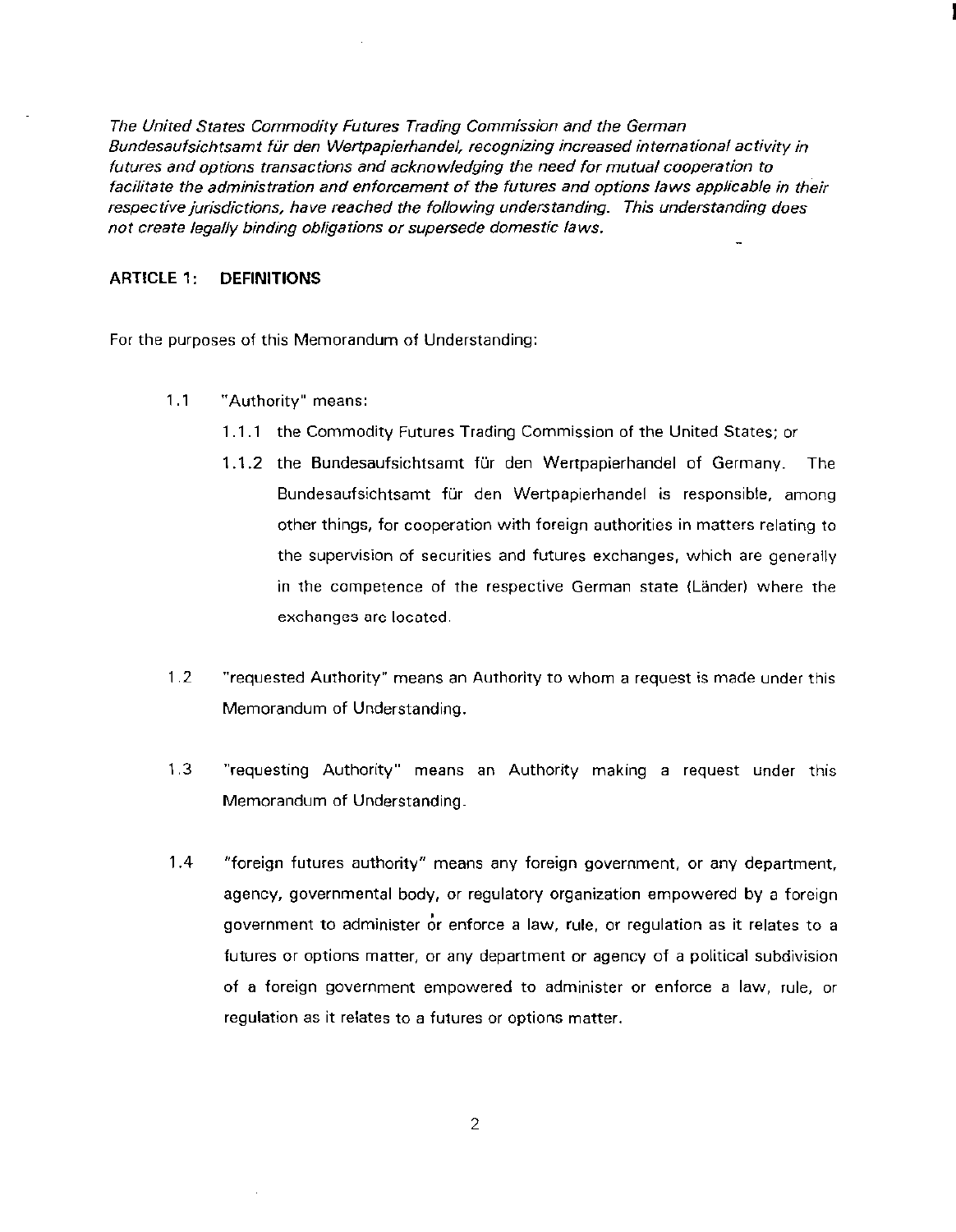- 1.5 "person" means a natural person, unincorporated association, partnership, body corporate, or government - or a political subdivision, agency, instrumentality or equivalent authority of a government.
- 1.6 "futures contract" means a futures or options transaction regulated or subject to regulation by the Authorities whether transacted over-the-counter or on or subject to the rules of an exchange or market.
- 1.7 "futures business" means any person involved in: the offer, purchase or sale of futures contracts for the account of others; the purchase or sale of futures contracts for one's own account; advising others for compensation, directly or through media, regarding the offer, purchase or sale of futures contracts; the management, promotion, offer or sale of collective investment schemes involving futures contracts; or equivalent activities. The definition of a futures business includes persons, among others, acting in the capacity of commodity trading advisors, commodity pool operators, futures commission merchants, introducing brokers, associated persons, floor brokers and floor traders.
- 1 .8 "futures processing business" means a clearing organization for futures contracts.
- 1.9 "futures laws or regulations" means the provisions of the laws of the United States and/or Germany, or the regulations promulgated thereunder, concerning:
	- 1 .9.1 price manipulation or trading ahead of a customer;
	- 1.9.2 misrepresentation, or the use of fraudulent or deceptive practices in connection with the offer, purchase, or sale of futures contracts or the conduct of futures businesses;
	- 1.9.3 the duties of persons to comply with reporting requirements;

3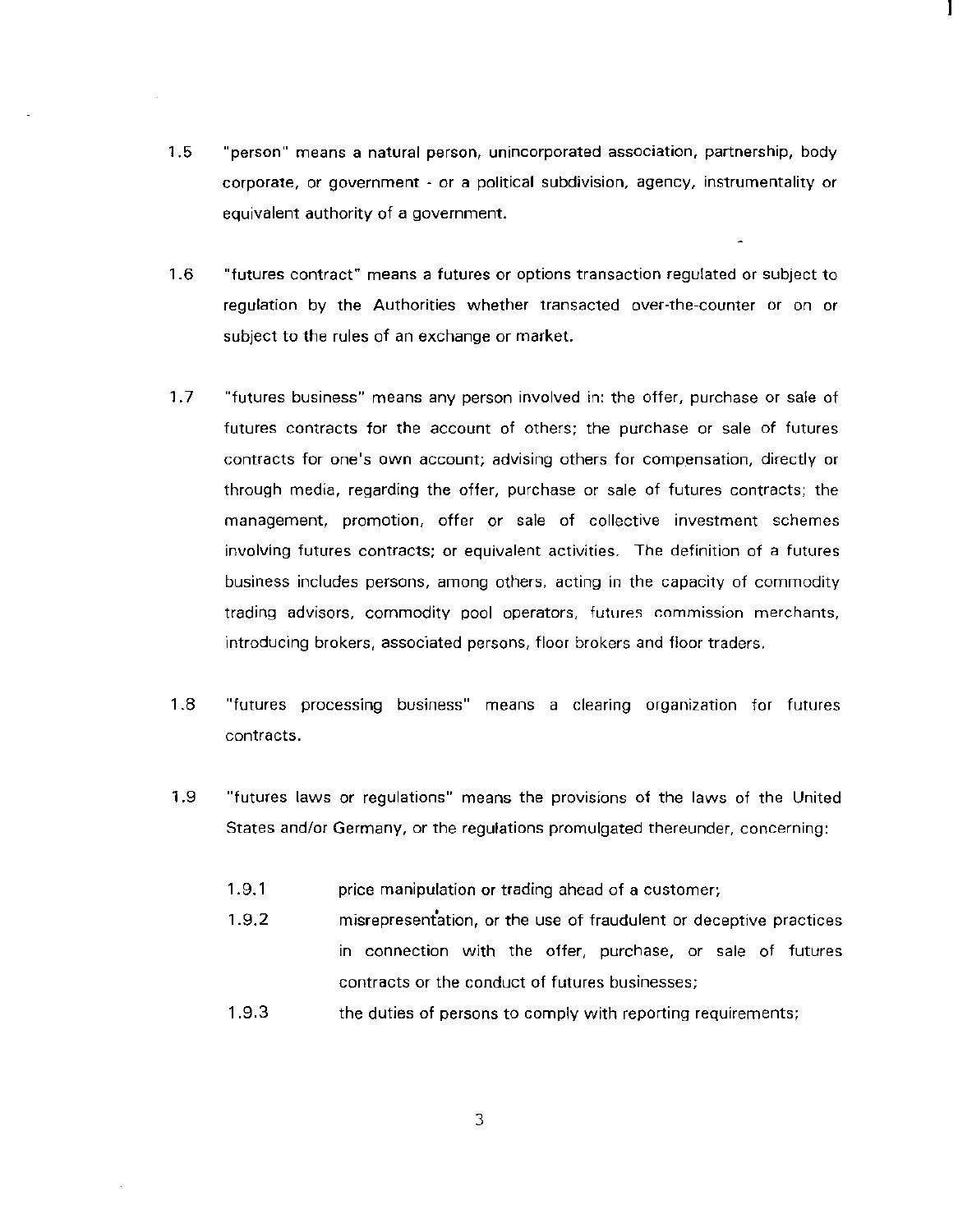1.9.4 the making of false or misleading statements, or any material omissions in any application or report to the Authorities;

I

- 1.9.5 the duties of persons or futures businesses to make full and fair disclosure of information in connection with the offer, purchase or sale of futures contracts;
- 1.9.6 the duties of futures businesses and futures processing businesses pertaining to their financial, operational or other requirements, and their duties of fair dealing in the offer, purchase, sale and execution of futures contracts and conduct of business;
- 1.9.7 the financial and other qualifications of those engaged in, or in control of, futures businesses and futures processing businesses; and
- 1.9.8 any other futures or options matters that fall within the jurisdiction of the Authorities.

# ARTICLE 2: ESTABLISHMENT OF A FRAMEWORK FOR CONSULTATIONS REGARDING MATTERS OF MUTUAL INTEREST

The Authorities intend to consult periodically about matters of mutual concern. Such consultation will be undertaken in the interest of enhancing cooperation to ensure: the efficiency and integrity of the futures markets of the United States and Germany; investor protection; appropriate market oversight; and the effective administration of the futures laws and regulations applicable in the United States and Germany.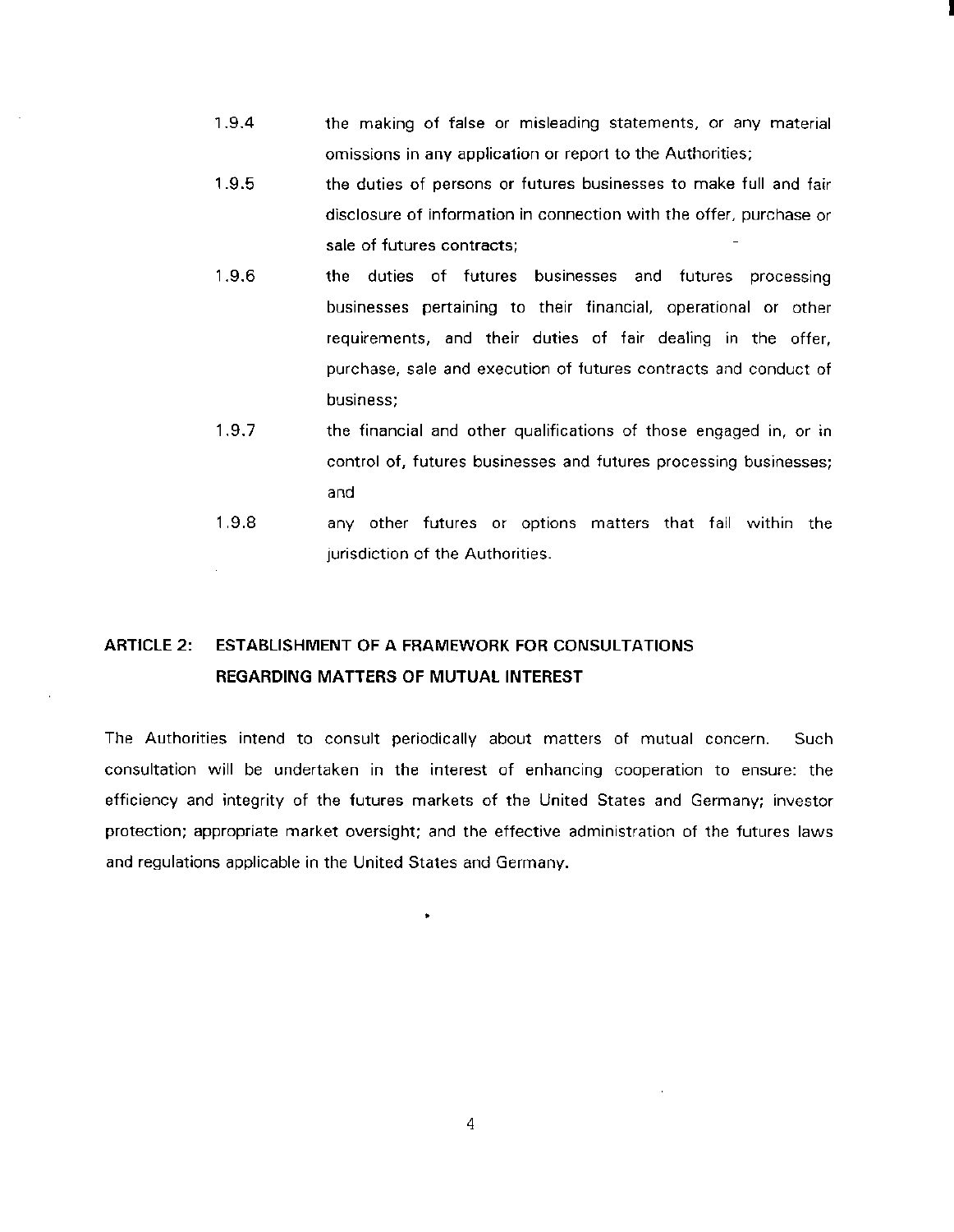## ARTICLE 3: MUTUAL ASSISTANCE AND THE EXCHANGE OF INFORMATION

## **3.1: General Principles regarding Mutual Assistance and the Exchange of Information**

3.1.1 This Memorandum of Understanding sets forth the Authorities<sup>\*</sup> intent with regard to mutual assistance and the exchange of information for the purpose of enforcing and securing compliance with the futures laws or regulations applicable in their respective jurisdictions. This Memorandum of Understanding does not create legal!y binding obligations or supersede domestic laws.

I

- 3.1 .2 This Memorandum of Understanding does not prohibit an Authority from taking measures other than those herein to obtain information necessary to ensure enforcement of or compliance with the futures taws or regulations applicable in its jurisdiction.
- 3.1 .3 This Memorandum of Understanding does not confer upon any person, other than those designated herein, the ability directly or indirectly to obtain, suppress or exclude any information or to challenge the execution of a request for assistance under this Memorandum of Understanding.
- 3.1 .4 The Authorities recognize the importance and desirability of exchanging assistance and information for the purpose of enforcing and securing compliance with the futures laws or regulations applicable in their respective jurisdictions. However, a request for assistance may be denied by the requested Authority:
	- 3.1.4.1 where the request would require the requested Authority to act in a manner that would violate local law;
	- 3.1.4.2 where the request is not made in accordance with the provisions of this Memorandum of Understanding; or
	- 3.1.4.3 on grounds of public interest.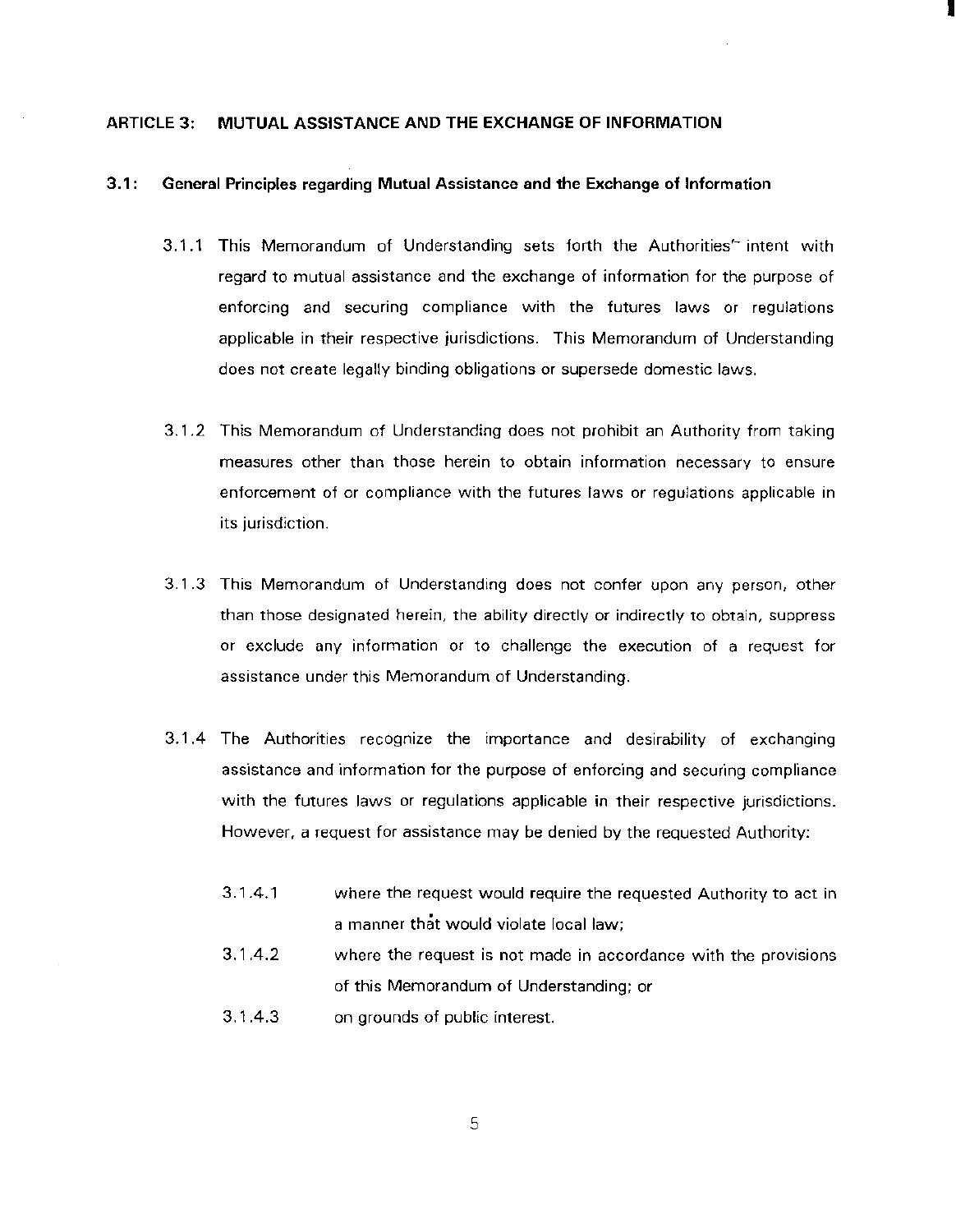Where a request for assistance is denied or opposed or where assistance is not available under local law, the requested Authority will provide the reasons for not granting the assistance and consult pursuant to Article 3. 7.

## 3.2: Scope of Assistance

- 3.2.1 The Authorities will, within the framework of this Memorandum of Understanding, provide each other with the fullest assistance permissible under the laws of the United States and Germany. Such assistance will be provided in order to facilitate: market oversight, including market and financial surveillance; the grant of licenses, authorizations, waivers or exemptions for the conduct of futures businesses and futures processing businesses; the inspection or examination of futures businesses and futures processing businesses; and the investigation, litigation or prosecution by the Authorities of activity that potentially violates the futures laws or regulations applicable in their respective jurisdictions. Assistance will be provided without regard to whether the activity described in the request for assistance would constitute a violation of the futures laws or regulations applicable in the jurisdiction of the requested Authority.
- 3.2.2 The assistance available under this Memorandum of Understanding includes, without limitation:
	- 3.2.2.1 providing access to information in the files of the requested Authority; '

6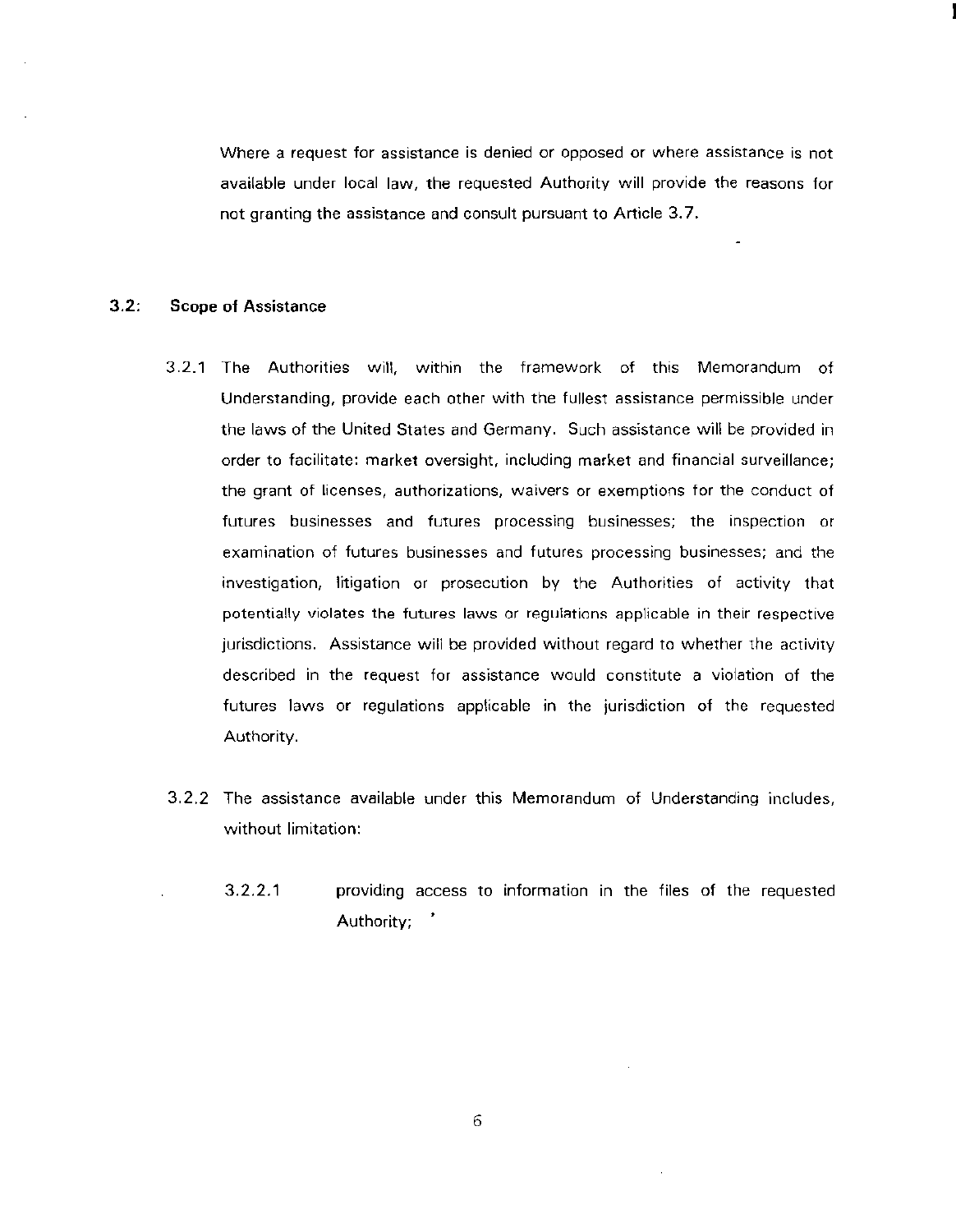- 3.2.2.2 taking statements of persons;
- 3.2.2.3 obtaining information and documents from persons; and
- 3.2.2.4 inspecting or examining futures contracts, futures businesses, and futures processing businesses.

L.

I

3.2.3 The Authorities recognize that they may not in all circumstances possess the legal authority to provide the assistance or information referred to in Article 3.2. In such circumstances, the Authorities will use all reasonable efforts to obtain the aid of such other governmental agencies that can provide the assistance or information described in Article 3.2.

## 3.3 **Requests For Assistance**

- 3.3.1 Requests for assistance will be made in writing and will be addressed to the requested Authority's contact officer listed in Appendix A.
- 3.3.2 Requests for assistance will include the following:
	- 3.3.2.1 a general description of both the subject matter of the request and the purpose for which the assistance or information is sought;
	- 3.3.2.2 a general description of the assistance, documents, information, or statements sought by the requesting Authority;
	- 3.3.2.3 any information in the possession of the requesting Authority that might assist the requested Authority in identifying either the persons believed to possess the information or documents sought or the places where such information may be obtained;
	- 3.3.2.4 the futures laws or regulations pertaining to the subject matter of matter of the request; and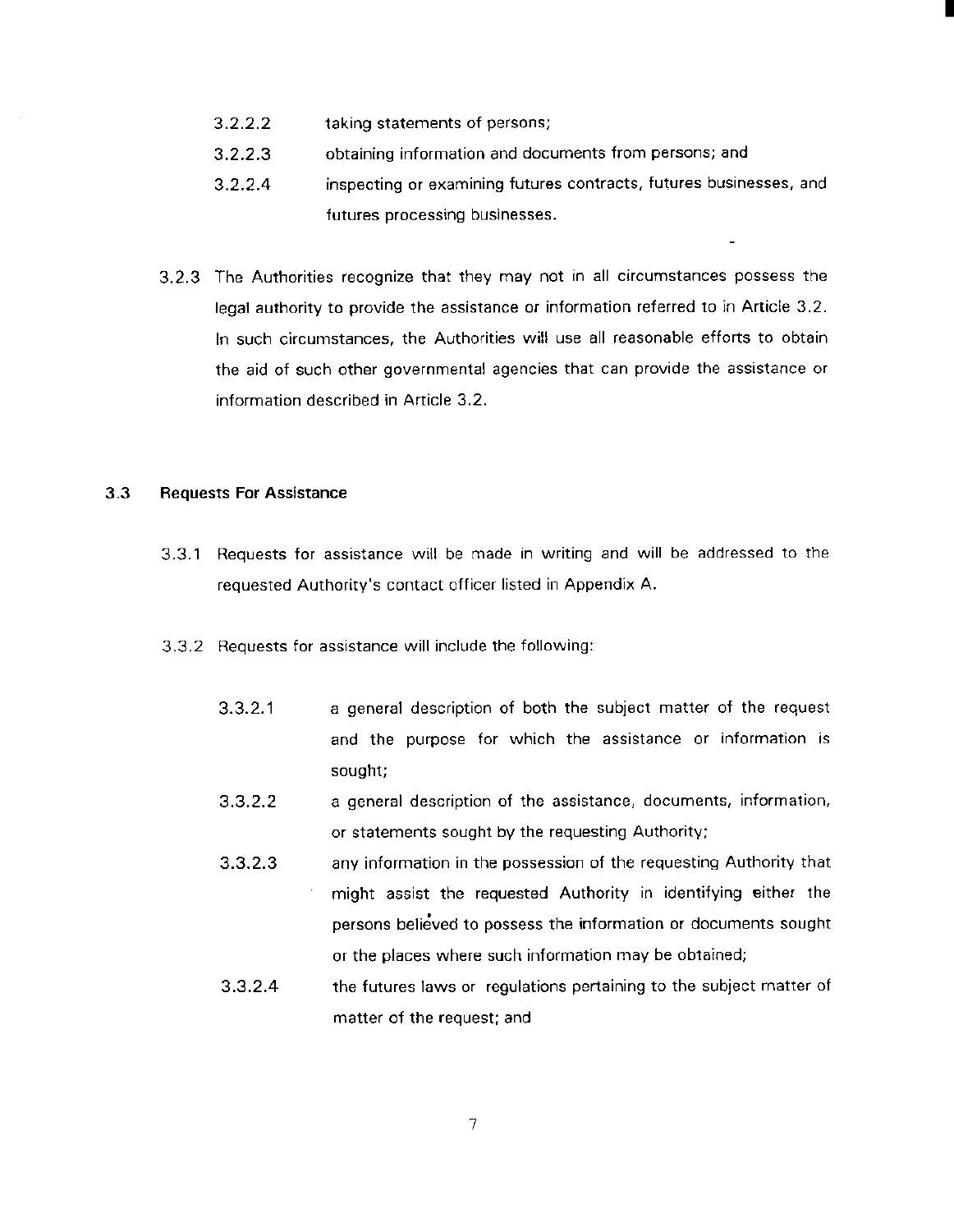#### 3.3.2.5 the desired time period for the reply.

3.3.3 In urgent circumstances, requests for assistance, and the response to such requests, may be effected by summary procedures and may be transmitted by means of communication other than the exchange of letters, provided such communication is confirmed in writing.

I

## 3.4: Execution of Requests for Assistance

- 3.4.1 Access to information held in the files of the requested Authority will be provided upon the request of the requesting Authority.
- 3.4.2 Upon request, the requested Authority will take the statements of any person involved, directly or indirectly, in the activities that are the subject matter of the request for assistance or in possession of information that may assist in the execution of the request. The requested Authority will make a transcript of any statement it takes on behalf of the requesting Authority.
- 3.4.3 Unless otherwise agreed by the Authorities, information and documents requested under this Memorandum of Understanding will be gathered in accordance with the procedures applicable in the jurisdiction of the requested Authority and by persons designated by the requested Authority.
- 3.4.4 Notwithstanding Article 3.4.3, any person providing a statement pursuant to a request for assistance under this Memorandum of Understanding will have the right to have counsel present.
- 3.4.5 Notwithstanding any other provision of this Memorandum of Understanding, any person providing a statement, information, or documents as a result of a request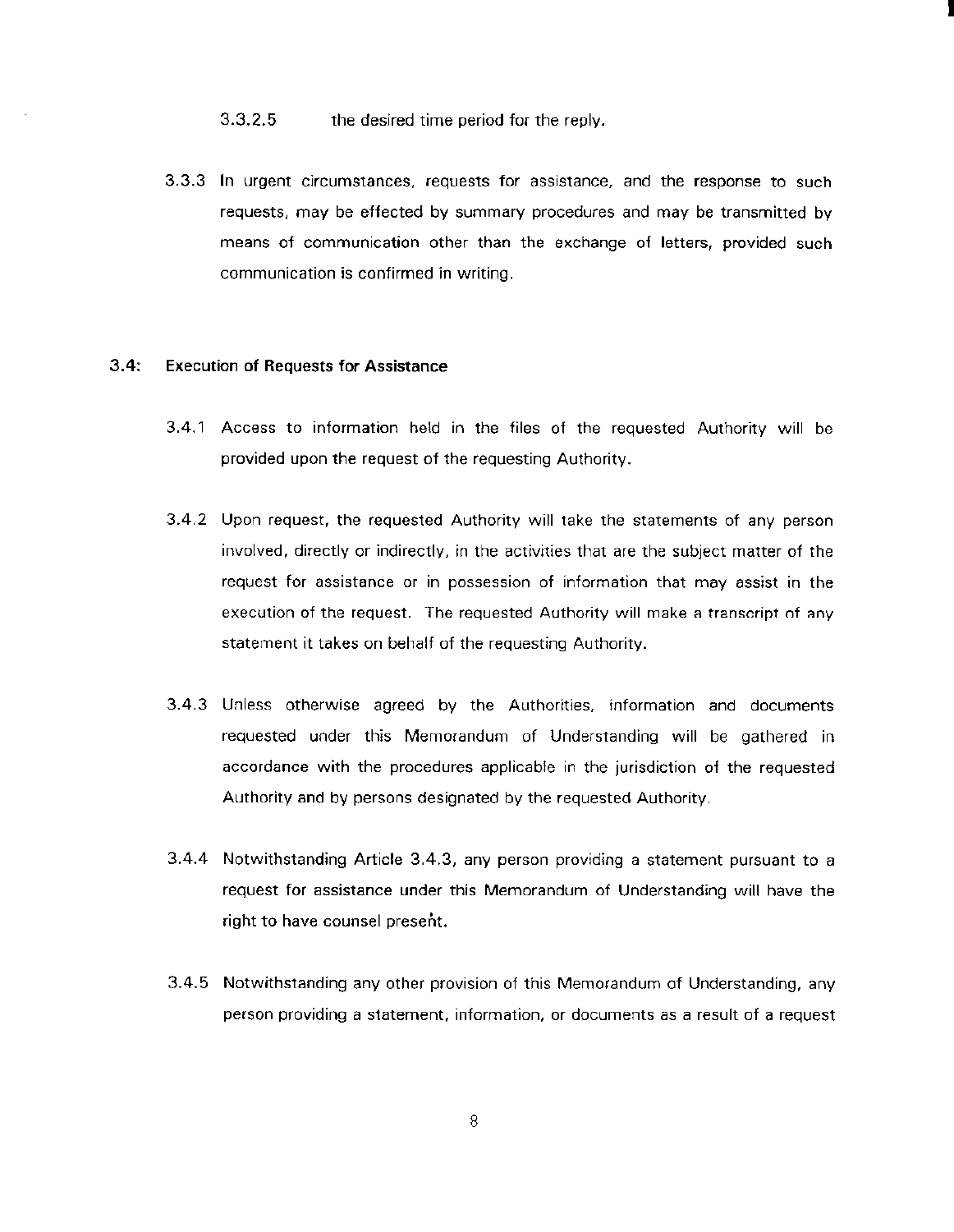for assistance under this Memorandum of Understanding will be entitled to all rights and privileges applicable in the jurisdiction of the requested Authority. Assertions regarding rights and privileges arising exclusively under the laws applicable in the jurisdiction of the requesting Authority will be preserved for consideration by the courts in that jurisdiction.

I

3.4.6 Upon request, the requested Authority will inspect or examine specified books, records, futures businesses or futures processing businesses.

#### **3.5: Permissible** Uses of **Information**

- 3.5. 1 The requesting Authority may use non-public information furnished in response to a request for assistance under this Memorandum of Understanding solely:
	- $3.5.1.1$ for the purpose stated in the request for assistance with respect to ensuring compliance with or enforcement of the futures laws or regulations applicable in the jurisdiction of the requesting Authority, including the legal provisions specified in the request and related provisions; and
	- 3.5.1.2 for a purpose within the general framework of the use stated in the request for assistance, including conducting an adjudicatory action or proceeding, conducting market and financial surveillance, assisting in a criminal prosecution, or conducting any related investigation.
- 3.5.2 Before using non-public information furnished under this Memorandum of Understanding for a purpose other than those stated in Article 3.5, the requesting Authority must first inform the requested Authority of the intended use and provide the requested Authority with an opportunity to refuse such use.

9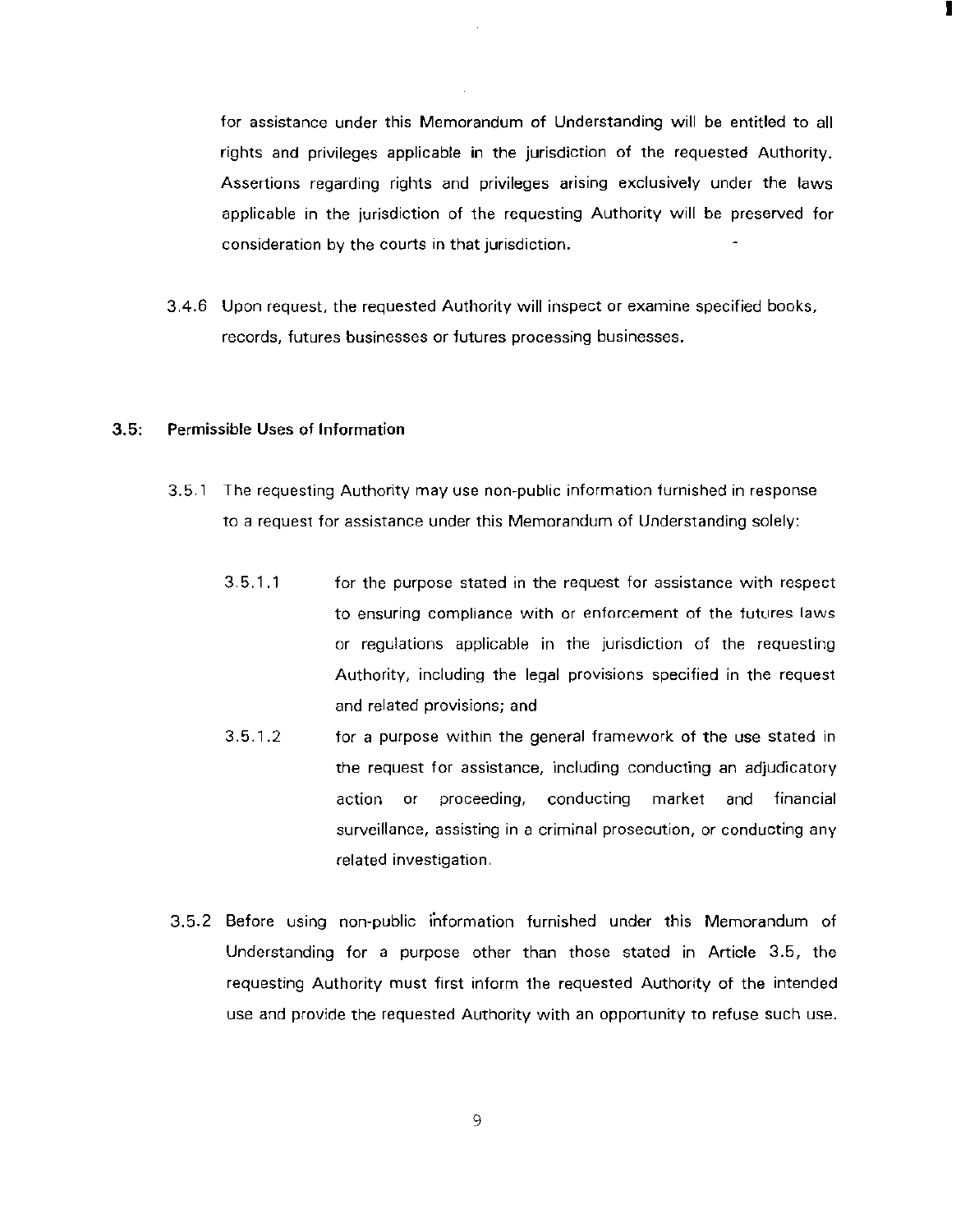If the requested Authority refuses the intended use, the Authorities will consult pursuant to Article 3.7 to discuss the reasons for the refusal and the circumstances under which the intended use might otherwise be allowed.

I

## 3.6 **Confidentiality**

- 3.6.1 Each Authority will keep confidential, to the extent permitted by law, requests made under this Memorandum of Understanding, the contents of such requests, and any matters arising under this Memorandum of Understanding.
- 3.6.2 The requesting Authority will not disclose non-public information received under this Memorandum of Understanding, except pursuant to a legally enforceable demand, or in assistance of a foreign futures authority that has provided the requested Authority with an appropriate confidentiality undertaking, or in connection with an adjudicatory action or proceeding brought under the laws applicable in the jurisdiction of the requesting Authority to which the requesting Authority or its government, or a political subdivision thereof, is a party.
- 3.6.3 To the extent possible, the requesting Authority will notify the requested Authority of any legally enforceable demand for non-public information furnished under this Memorandum of Understanding prior to compliance, and will assert such appropriate legal exemptions or privileges with respect to such information as may be available.
- 3.6.4 To the extent permitted by law, the Authorities may by mutual consent make an exception to the principles set forth in Articles 3.6.1 and 3.6.2.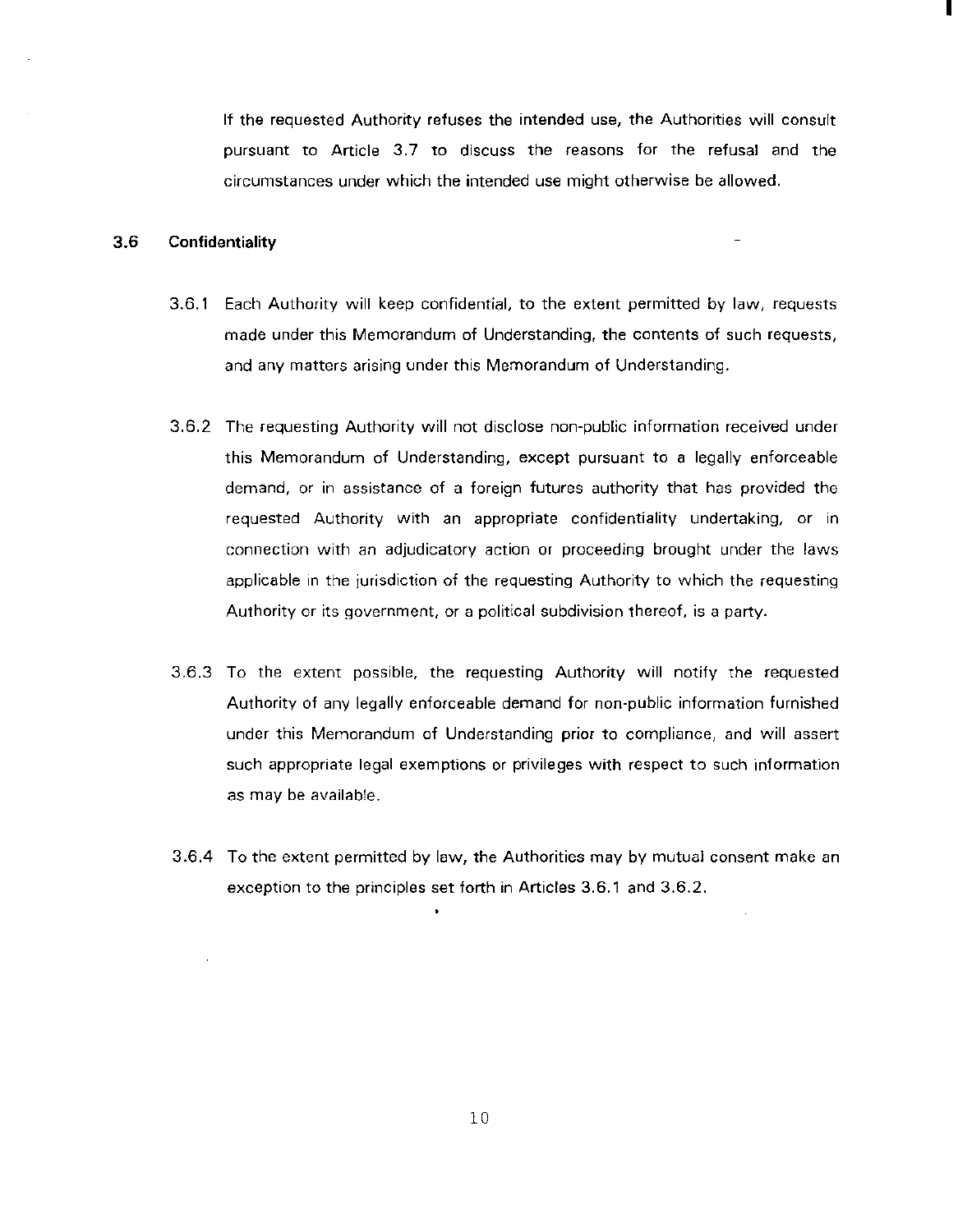## 3.7: Consultation Regarding Mutual Assistance and the Exchange of Information

- 3. 7.1 The Authorities will consult with each other regarding this Memorandum of Understanding with a view to improving its operation and resolving any matters that may arise. In particular, the Authorities will, upon request, consult in the event of:
	- 3.7.1.1 a dispute over the meaning of any term used in this Memorandum of Understanding;
	- 3.7.1.2 an Authority's denial of or opposition to a request or proposal made by the other Authority pursuant to this Memorandum of Understanding; or
	- 3.7.1.3 a change in market or business conditions or in the legislation governing the matters set forth in Article 1.9 or any other circumstance that makes it necessary or appropriate to amend or extend this Memorandum of Understanding in order to achieve its purposes.
- 3.7.2 The Authorities may agree on such practical measures as may be necessary to facilitate the implementation of this Memorandum of Understanding.
- 3. 7.3 Any of the conditions of this Memorandum of Understanding may be amended, relaxed, or waived by mutual consent.

## 3.8: Unsolicited Assistance

To the extent permitted by the laws and regulations of their respective jurisdictions, each Authority will use reasonable efforts to provide the other Authority with any information it

11

 $\bar{z}$